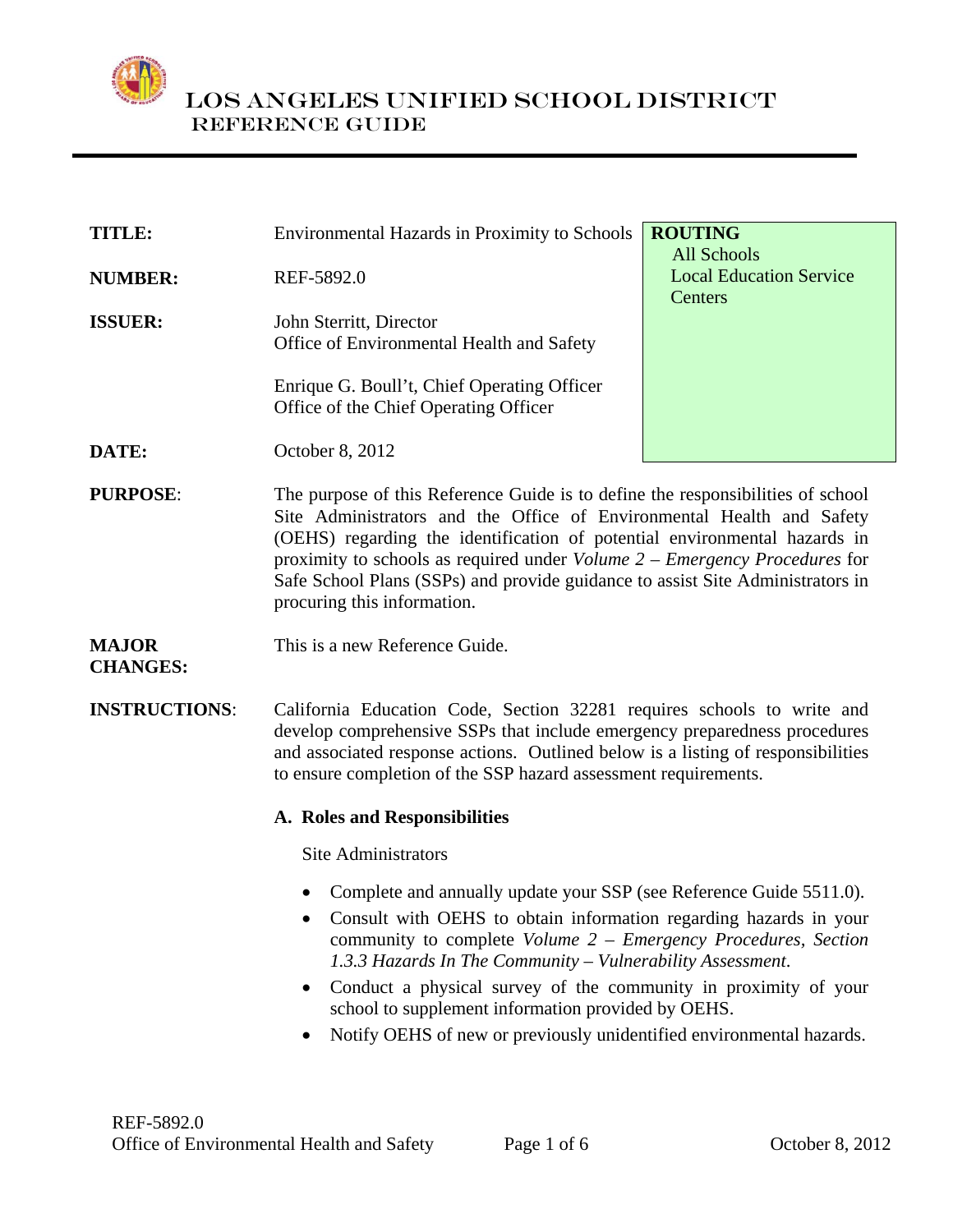

 LOS ANGELES UNIFIED SCHOOL DISTRICT Reference Guide

# **OEHS**

- Provide guidance to schools on the identification of environmental hazards.
- Conduct periodic inspection of schools (Safe School Inspection Program) to verify that SSPs are completed and document that off-site risks are identified.
- Conduct a biennial evaluation of schools to identify high-risk facilities that may or are likely to contain toxic chemicals or radioactive materials and publish findings on the OEHS website.
- Provide periodic updates to the OEHS website when new information is received from schools and/or third parties regarding new or previously unidentified high risk facilities.

# **B. Types of Environmental Hazards**

Volume 2, Section 1.3.3 of the SSP provides a list of potential hazards that may impact school operations in the event of an emergency. The following provides additional information and guidance for procuring information for each identified hazard category.

### **1. Facilities containing toxic chemicals or radioactive materials**

OEHS has completed a District-wide survey to identify potential "high risk" facilities located within a 500 foot radius of each school. "High Risk" facilities are defined as an industrial facility whose normal operation presents a risk of explosion, or may potentially expose school occupants to hazardous air emissions.

The results of the survey are available on the OEHS Website at <http://www.lausd-oehs.org/industrial.asp>. Site Administrators can download a list and associated map that indicates the name and location of facilities located within 500 feet of their campus.

# **2. High voltage power lines and transformers**

Downed power lines and electrical conveyance equipment such as transformers carry an electrical current strong enough to cause serious injury or even death. In the event of windstorms or a natural disaster, such as an earthquake, power lines and associated equipment may fall in close proximity of a school and/or adjacent to the school, which may impede the path of egress should an evacuation be required.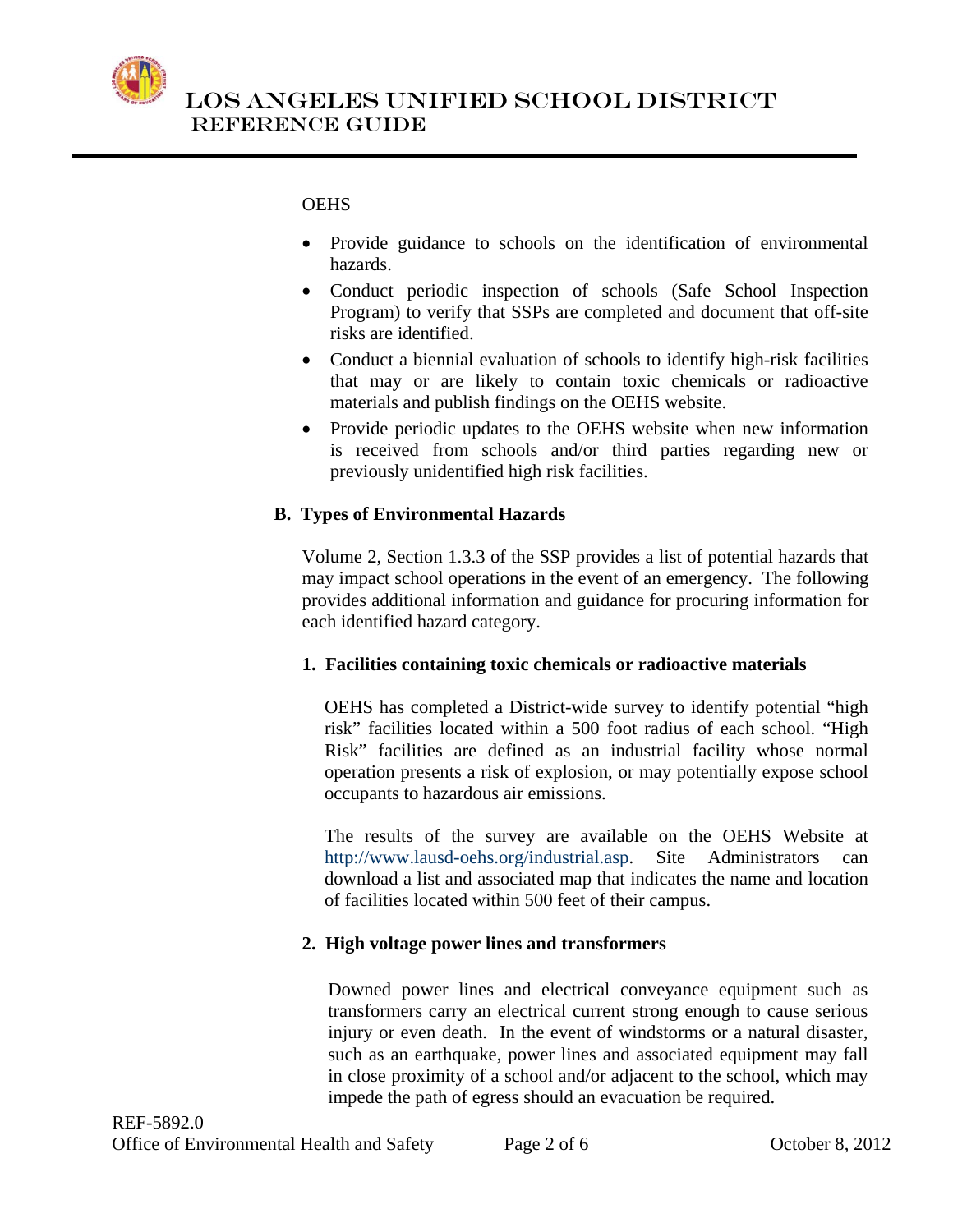

 LOS ANGELES UNIFIED SCHOOL DISTRICT Reference Guide

> The electricity in a power line will always follow a path to ground which may include a tree, vehicle or fence that comes in contact with the power source. These objects then become energized. Once electricity reaches the ground, the ground itself becomes energized. The electricity then flows through the ground over a defined area. The voltage in the ground is generally high at the point of electrical contact. It is important that you never touch a downed or dangling wire or anyone or anything in contact with it. Always assume a downed line is still energized.

> Site Administrators should establish evacuation routes based upon the location of any identified electrical conveyance equipment.

> An illustrated guide identifying electric power system components may be accessed via the U.S. Department of Labor website at [http://www.osha.gov/SLTC/etools/electric\\_power/illustrated\\_glossary/.](http://www.osha.gov/SLTC/etools/electric_power/illustrated_glossary/)

#### **3. Transportation routes of vehicles carrying hazardous materials (truck routes or railroad right-of way)**

Typically, transportation accidents involving hazardous materials are a small proportion of overall traffic accidents. However, the potential consequences of a hazardous material release can be severe. A hazardous material is any material that, in a particular amount and form, may pose an unreasonable risk to health, safety and/or property. Hazardous materials include gasoline, explosives, radioactive materials, compressed gas and many other substances.

It is advisable that Site Administrators identify transportation routes such as major highways and rail line right-of-ways to assist in developing emergency plans (e.g., shelter-in-place and/or emergency evacuation routes) associated with these potential sources.

A graphical interface displaying the location of major highways and rail lines may be accessed via the Federal Railroad Administration website at [http://fragis2.frasafety.net/GISFRASafety/default.aspx.](http://fragis2.frasafety.net/GISFRASafety/default.aspx)

### **4. Underground gas and oil pipelines**

Buried pipelines are commonly used for the conveyance of natural gas and petroleum products. A sudden rupture of a high-pressure pipeline can result in the release of material within the line creating a potential fire and explosion hazard.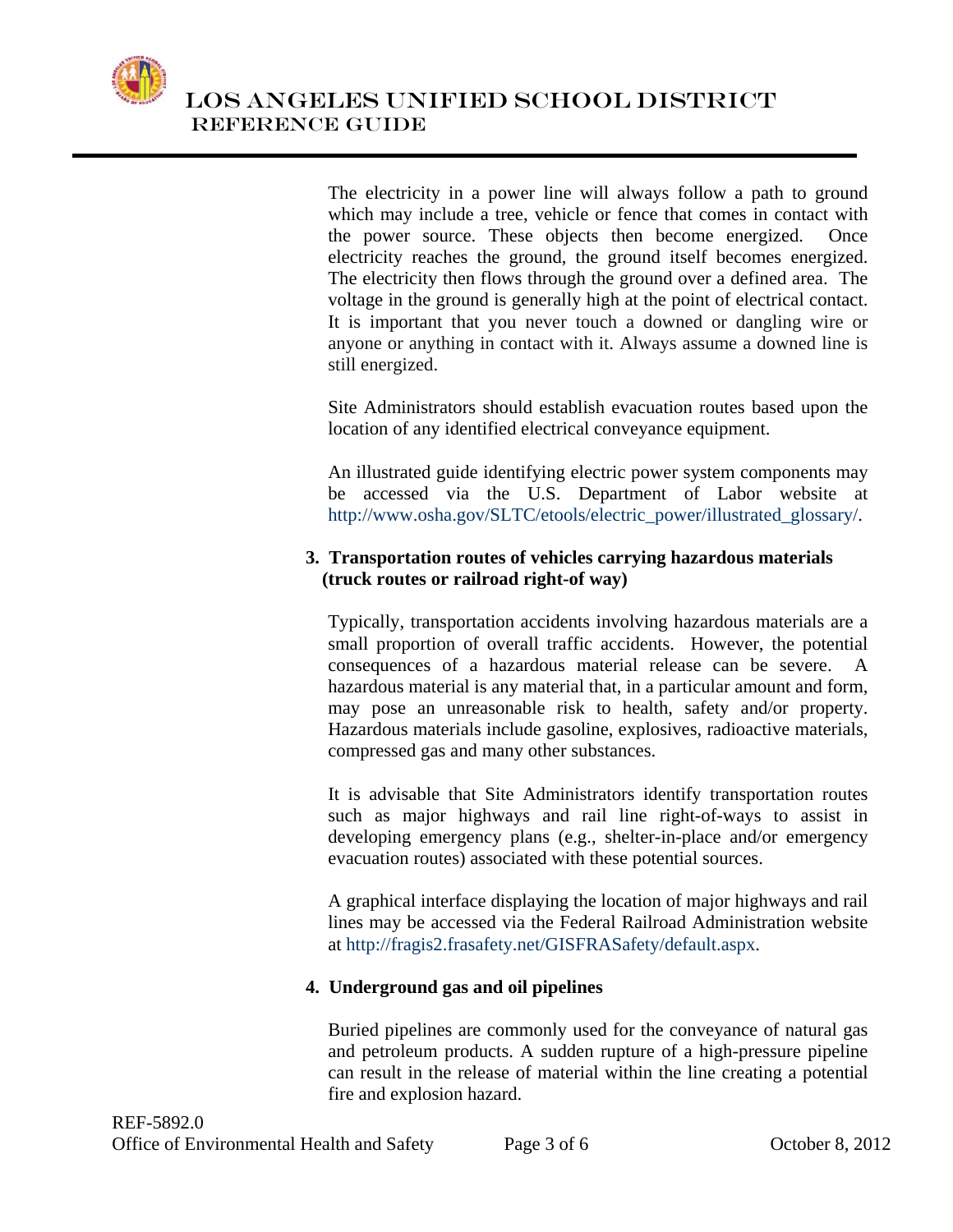

The [U.S. Department of Transportation](http://www.dot.gov/) requires the use of signs to indicate the location of underground pipelines. Markers indicate the general location of the pipeline and are located at road, railroad and navigable waterway crossings. Markers are also posted along the pipeline right-of-way.

A graphical representation of common signage may be viewed at <http://www.pipeline101.com/pipelinesyou/id.html>. An interactive map is also available from the Southern California Gas Company website at <http://www.socalgas.com/safety/pipeline-maps/LA.shtml> to assist in locating high pressure gas lines within their service area.

Site Administrators should access the above referenced website and conduct a survey around their school and proposed routes where students and staff may travel in the event of an off-site evacuation to identify the presence of buried pipelines. Evacuation routes should be revised based upon the location of any identified conveyance lines.

### **5. Reservoirs, water towers and tanks**

Reservoirs and above ground water tanks or towers provide storage for [drinking,](http://en.wikipedia.org/wiki/Drinking_water) [irrigation,](http://en.wikipedia.org/wiki/Irrigation) [fire](http://en.wikipedia.org/wiki/Fire) suppression and related applications. A sudden release of water from a reservoir or rupture from an above ground water tank or tower can result in the release of a large volume of water at the point of failure. As a result, subsequent flooding of the immediate area and along the path of drainage to lower ground levels may occur.

Knowledge of these sources and their location in the vicinity of a school can provide information regarding the potential for a flood event to occur. Based upon this information, emergency response/evacuation plans can be developed to incorporate the relocation of students and staff to higher ground. Site Administrators can obtain information regarding the location of sources within their community by contacting OEHS at (213) 241-3199.

# **6. Unreinforced masonry buildings**

Unreinforced masonry buildings are typically the most seismically vulnerable type of building construction. When unreinforced masonry buildings are compromised during an earthquake, heavy debris can fall on adjacent buildings or onto the exterior where pedestrians are located. When masonry debris falls, serious injury and even death can result. A single brick weighs from 6 to 12 pounds and just one square foot of a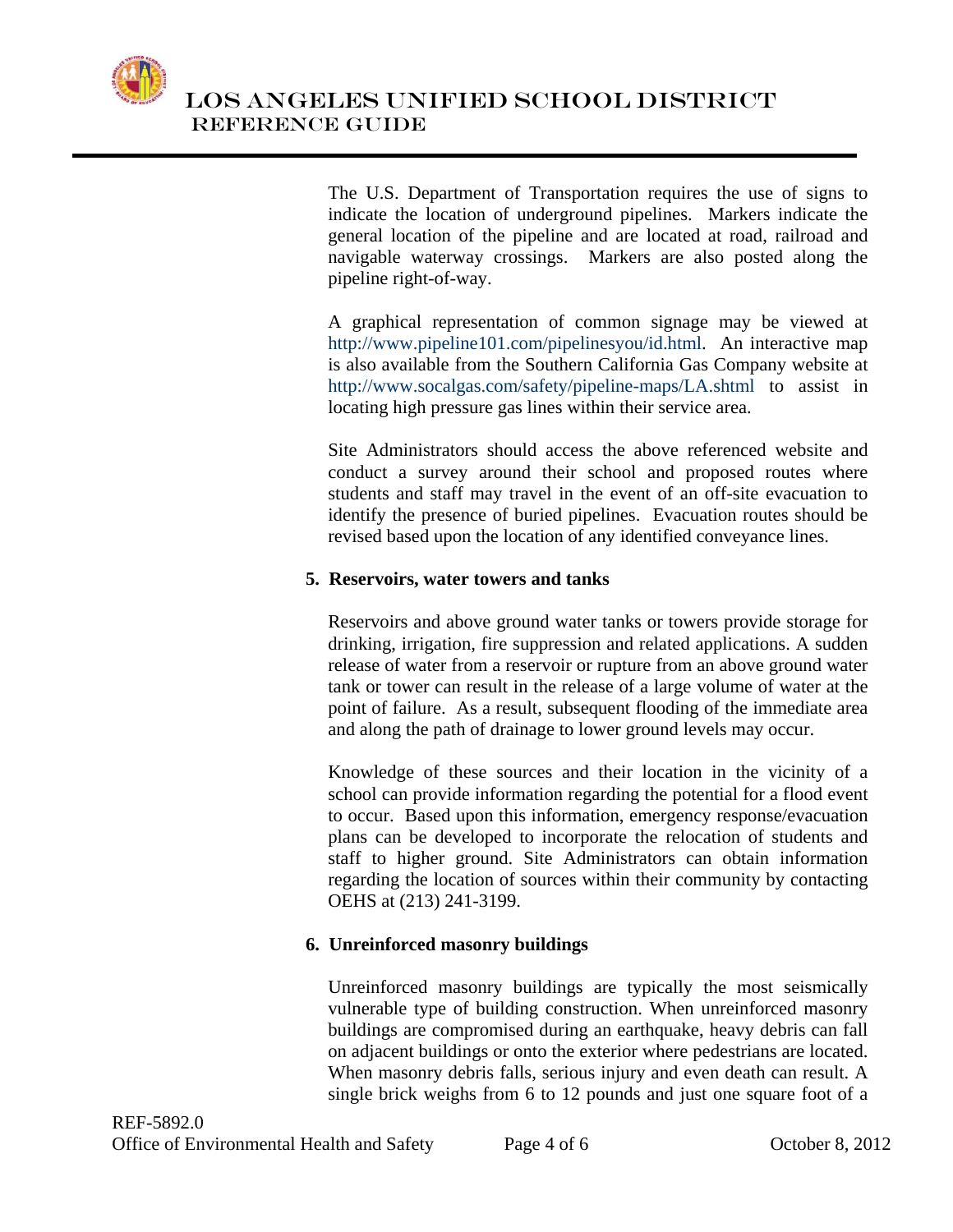

typical wall weighs 120 pounds or more. Parapets, which are the short walls that often extend around the perimeter of a roof, are particularly vulnerable, as are chimneys and cornices (the decorative ledges that run around the top of the building).

The Los Angeles Unified School District has surveyed and seismically retrofit all masonry buildings throughout its school campuses. Site Administrators should establish off-site evacuation routes based upon the location of any identified unreinforced masonry buildings.

Guidance provided by the Federal Emergency Management Agency (FEMA) may be accessed via their website at <http://www.fema.gov/library/viewRecord.do?id=4067> to assist in the identification of masonry structures.

# **C. Program Updates and Reporting**

Periodically, OEHS receives notice from the South Coast Air Quality Management District (SCAQMD) regarding businesses that apply for permits to construct/operate new equipment within 1000 feet of existing schools. Specifically, SCAQMD Rule 212 requires public notification for any new or modified permit unit that has the potential to emit air contaminants. OEHS receives this information from the SCAQMD for review and approval prior to distribution to schools. When notice is received, OEHS will review and enter the business into the industrial facilities database should the business be located within 500 feet of an existing school.

In addition, OEHS receives notice from local land use and planning agencies of special permits (e.g., conditional uses) and variances for businesses within a given community. Such actions are generally discretionary in nature and subject to the provisions of the California Environmental Quality Act (CEQA). Referred to as the Districts'  $3<sup>rd</sup>$  Party Review program, OEHS Site Assessment staff evaluates proposed projects to determine their potential impacts to nearby schools. Potential impacts include construction-related traffic, pedestrian safety, noise and air quality. Should the project be approved, constructed and qualify as a high risk facility, information related to this facility will be incorporated into the high risk facility database.

When school administration or staff become aware of other commercial/industrial facilities or community hazards within proximity of their school that were not previously identified, OEHS should be notified